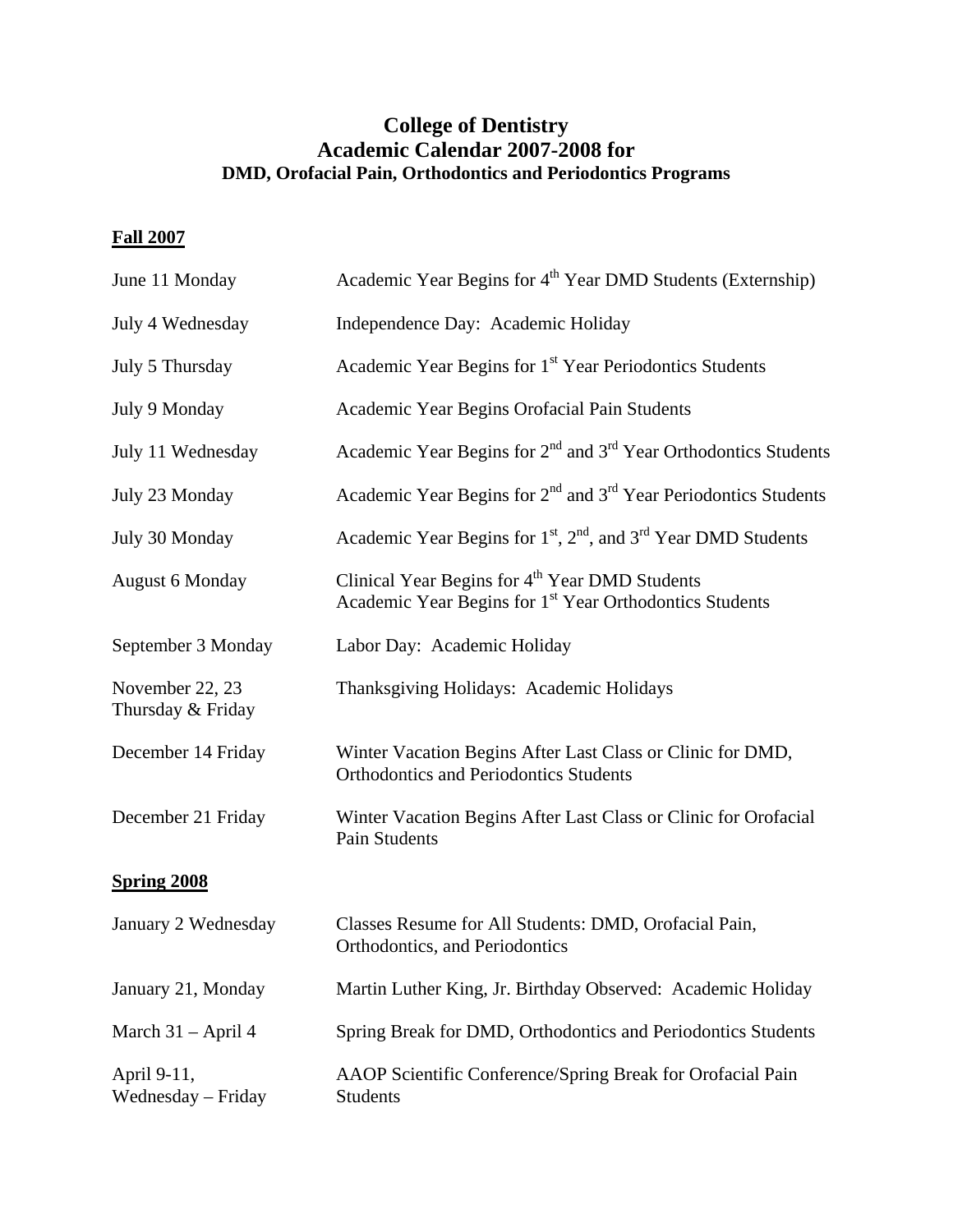| May 2 Friday       | Academic Year Ends for Graduating DMD Students                                         |
|--------------------|----------------------------------------------------------------------------------------|
| May 4 Sunday       | <b>University Commencement</b><br>College of Dentistry Hooding Ceremony                |
| May 23 Friday      | Academic Year Ends for 3 <sup>rd</sup> Year Graduating Orthodontics<br><b>Students</b> |
| May 26 Monday      | Memorial Day: Academic Holiday                                                         |
| June 6 Friday      | Academic Year Ends for 3 <sup>rd</sup> Year DMD Students                               |
| June 13 Friday     | Academic Year Ends for 2 <sup>nd</sup> Year DMD Students                               |
| June 20, Friday    | Academic Year Ends for 1 <sup>st</sup> and 2 <sup>nd</sup> Year Orthodontics Students  |
| June $23 -$ July 8 | Break for $1st$ and $2nd$ Year Orthodontics Students                                   |
| June 27 Friday     | Academic Year Ends for 1 <sup>st</sup> Year DMD and Orofacial Pain<br><b>Students</b>  |
| June $27$ –July 7  | <b>Break for Orofacial Pain Students</b>                                               |
| June 30 Friday     | Academic Year Ends for $1st$ , $2nd$ , and $3rd$ Year Periodontics<br><b>Students</b>  |
| July $1 -$ July 18 | Break for $2^{nd}$ and $3^{rd}$ Year Periodontics Students                             |